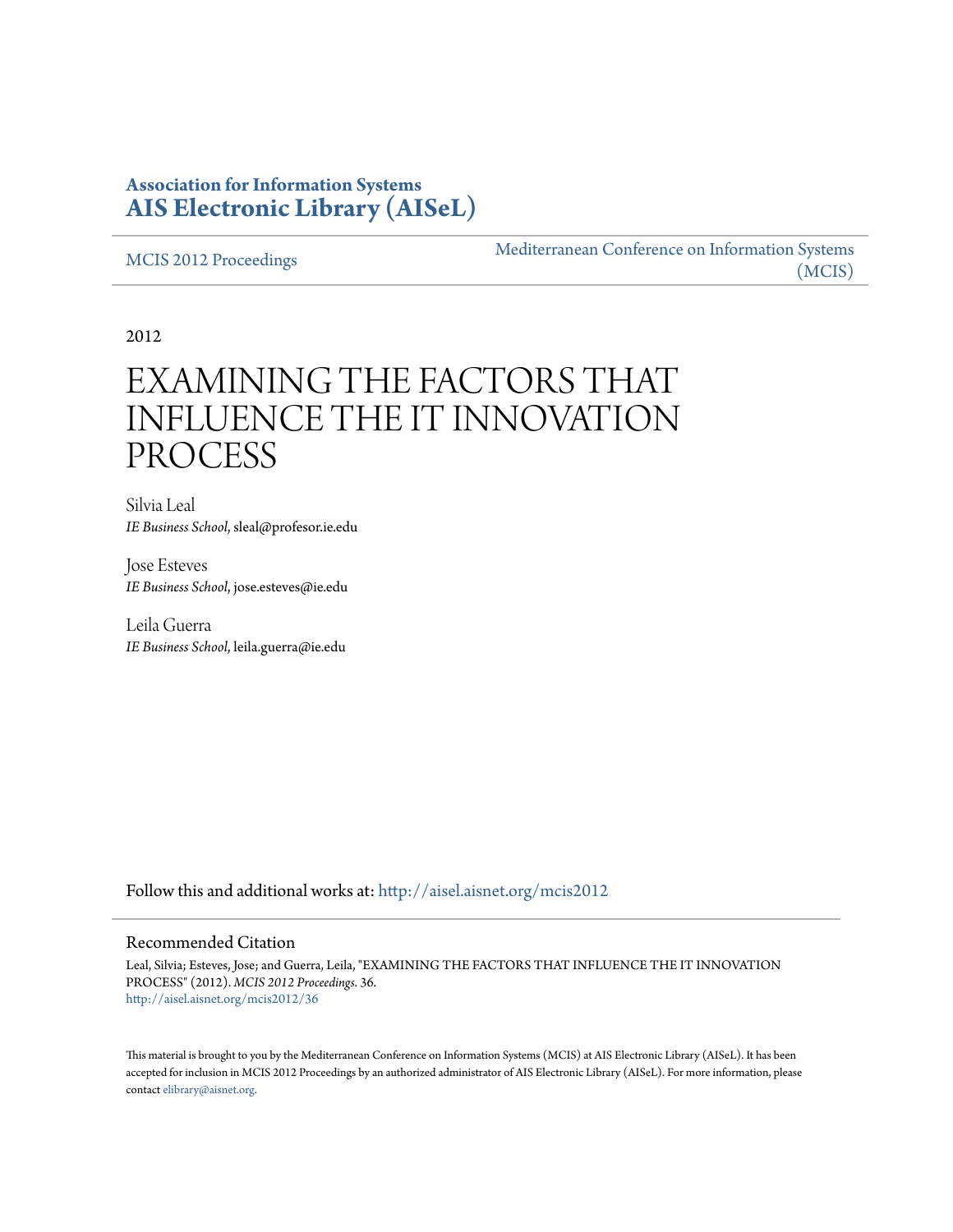# **EXAMINING THE FACTORS THAT INFLUENCE THE IT INNOVATION PROCESS**

## *Authors:*

Leal Martin, Silvia, IE Business School, Maria de Molina 13, 28006; Madrid, Spain, sleal@profesor.ie.edu

Esteves Sousa, Jose, IE Business School, Maria de Molina 13, 28006; Madrid, Spain, jose.esteves@ie.edu

Guerra, Leila. IE Business School, Maria de Molina 13, 28006; Madrid, Spain, Leila.guerra@ie.edu

## **ABSTRACT**

*Although there is a considerable literature about the factors that affect the innovation process, little is known concerning the factors that affect the IT innovation process. Thus, this exploratory study drawns upon theories such as: Woodman´s model, Bandura´s self-efficacy theory, the goal orientation theory, Vroom´s expectancy theory and the theory of trying to propose an integrative understanding of the factors that influence the IT innovation process. Theoretical predictions were empirically tested via a field study of 88 potential innovators. Results provide strong support for the research model. Theoretical implications for IT innovation process research are discussed.*

*Keywords: information technology innovation, creativity, technology self-efficacy, goal orientation theory, learning goal orientation, execution goal orientation and theory of trying.* 

## **INTRODUCTION**

During the last decades the markets and economies´ "game rules" have changed dramatically. Faced with the traditional factors of production, elements such as information, knowledge and new technologies have gained importance and have become the main pillars of the business fabric. That is why technological innovation has become an area of growing interest in the research field and one of the most critical management disciplines.

Despite the importance of understanding the elements and engines that influence the IT innovation process and the extensive literature devoted to this field, there is not a consensus about the factors and mechanisms influencing the process. In other words, there is not a consensus about the effective influence of internal factors such as creativity (Ahuja and Thatcher, 2005; Woodman et al., 1993), goal orientation (Dweck and Reppucci, 1973) and technology self-efficacy (Bandura, 1977; Friend, 1982); the influence of organizational factors such as management practices (Woodman et al., 1993; Amabile, 1988), work environment (Woodman et al., 1993; Gundry et al.,1994), innovation culture (Ekvall and Tangerberg-Anderson, 1986; Ekvall, 1997) and technological culture (Bijker, 2006), as well as the impact of the expectations about getting an expected result (Vroom, 1964). Thus, the objective of this research will be to define and empirically test a theoretically grounded model of factors influencing the IT innovation process. Specifically this study examines the following research question: What are the factors influencing IT innovation process?

This paper is structured into six sections including this introduction section. The second section concerns the theoretical background and framework. The third section, presents the model we have developed for the IT innovation process. We then present our research methodology, instrument development, data collection and data analysis. The fifth section shows the research results, and finally the last section includes the implications for theory and practice, the limitation and avenues for future research.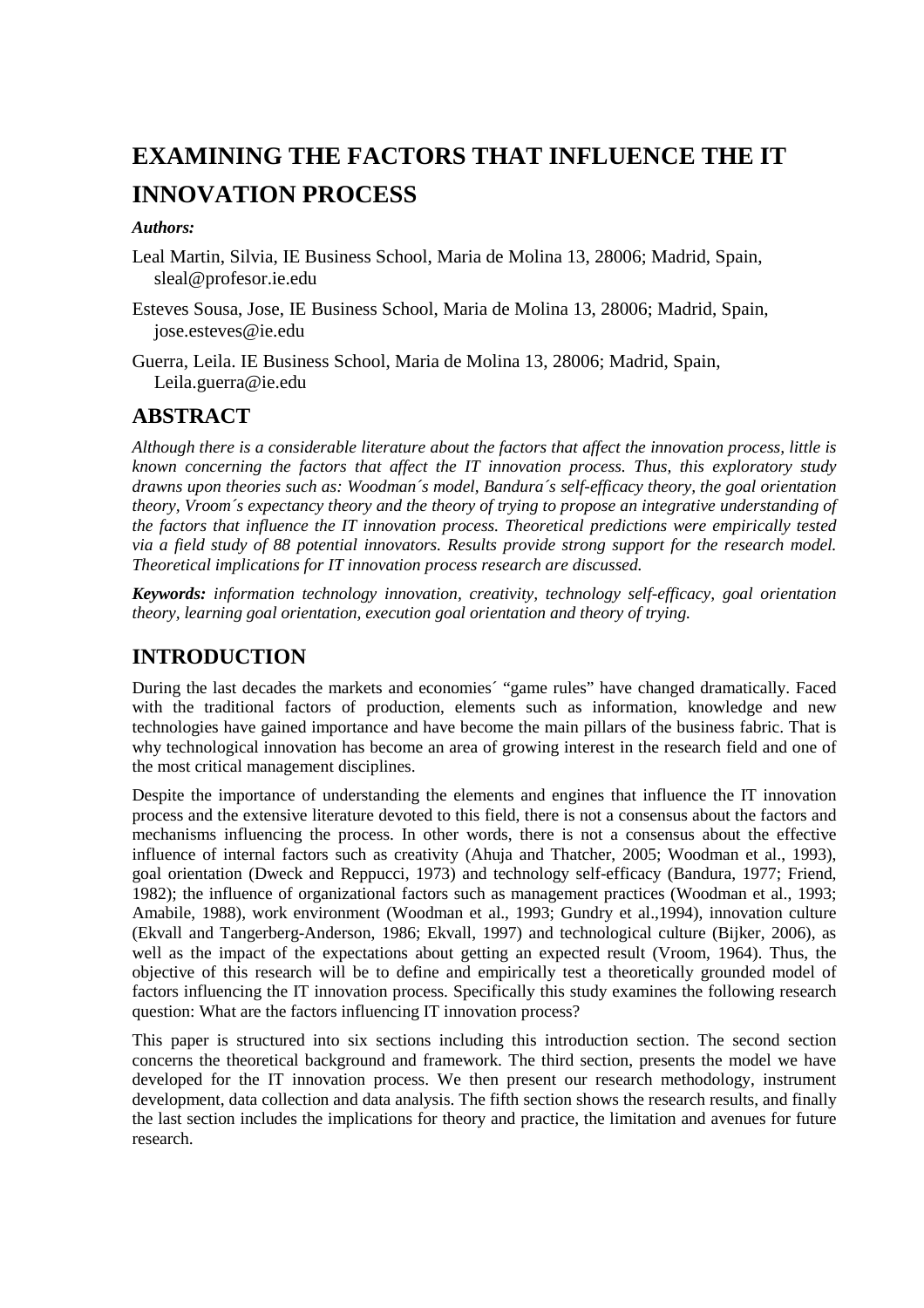# **THEORETICAL BACKGROUND AND FRAMEWORK**

In this section we will introduce the IT innovation concept and the reason why it has become a critical function and a basic capability in organizations. Afterwards we will explain the different theories we have used to define our model, as well as the considerations through which we have selected these theories for our research.

Through trying to innovate, individuals identify successful applications of IT that may optimize task performance or organizational processes Continual Information Technology innovation (i.e. converting technology use into innovative processes and applications) is essential for swift organizational responses to changing environment demands (Ahuja and Thatcher, 2005). That is why IT innovation has become a critical area of interest in recent research.

For the definition of our model, first we have included Woodman´s model, a clear referent in this field (Ahuja and Thatcher, 2005), because its framework incorporates the two lenses that according to research should be considered to understand the factors influencing the innovation process: individuals and organization. Second, we have chosen Bandura´s theory because self-efficacy has become a recognized influencer on computer-related behaviour, and Bandura a clear authority in this field (Biglan, 1987). Third, we have included the goal orientation theory, a contemporary line of research, due to its relevant contributions in the field of behaviour at the workplace (Dweck and Reppucci, 1973). Fourth, as we have already included in our model some of the factors integrated under the available and mostly-used motivation theories, in particular the impact of self-efficacy and workenvironment, we have incorporated Vroom´s expectancy theory to reflect three additional elements that might influence the process: utility/valence, instrumentality and expectations. Finally, bearing in mind that an individual controls his or her will to do something, not the end result, we have included the theory of trying. Table 1 shows our theoretical background - the theories used to create our research model.

| <b>Factor/Variable</b>                    | <b>Publications and Articles</b>                       |  |
|-------------------------------------------|--------------------------------------------------------|--|
| Creativity (Woodmans model)               | Woodman et al., 1993; Ahuja and Thatcher, 2005         |  |
| Tech. Self-Efficacy (Bandura's Theory)    | Bandura (1977 and 1997)                                |  |
| Learning G. O. (Goal Orientation Theory)  | Dweck and Reppucci, 1973; Vande Walle, 2001            |  |
| Execution G. O. (Goal Orientation Theory) | Dweck and Reppucci, 1973; Vande Walle, 2001            |  |
| Management Practices Woodmans model)      | Woodman et al., 1993; Amabile, 1988                    |  |
| Work Environment (Woodmans'model)         | Woodman et al., 1993; Ahuja and Thatcher, 2005         |  |
| Innovation Culture (Woodmans model)       | Ekvall and Tangerberg-Anderson, 1986; Ekvall, 1997     |  |
| Technological Culture (Woodmans' model)   | La Rovere, 1996; Bijker, 2006                          |  |
| Utility/Valence (Vroom's Exp. Theory)     | Vroom, 1964; Lewin, 1935; Tolman, 1932; Atkinson, 1964 |  |
| Instrumentality (Vroom's Exp. Theory)     | Vroom, 1964; Tolman, 1932; Atkinson, 1964              |  |
| Expectations (Vroom's Exp. Theory)        | Vroom, 1964; Tolman, 1932; Atkinson, 1964; Nasri, 2012 |  |
| IT Innovation (Theory of Trying)          | Bagozzi and Warshaw, 1990; Ahuja and Thatcher, 2005    |  |

*Table 1.Theoretical Background* 

## **Woodman´s Model**

The extensive literature devoted to innovation research at the workplace suggests two relevant lenses for studying the attitude towards innovation: individuals and organization (Ahuja and Thatcher, 2005). Regarding the first element, research points to the existence of a critical factor in the nature of each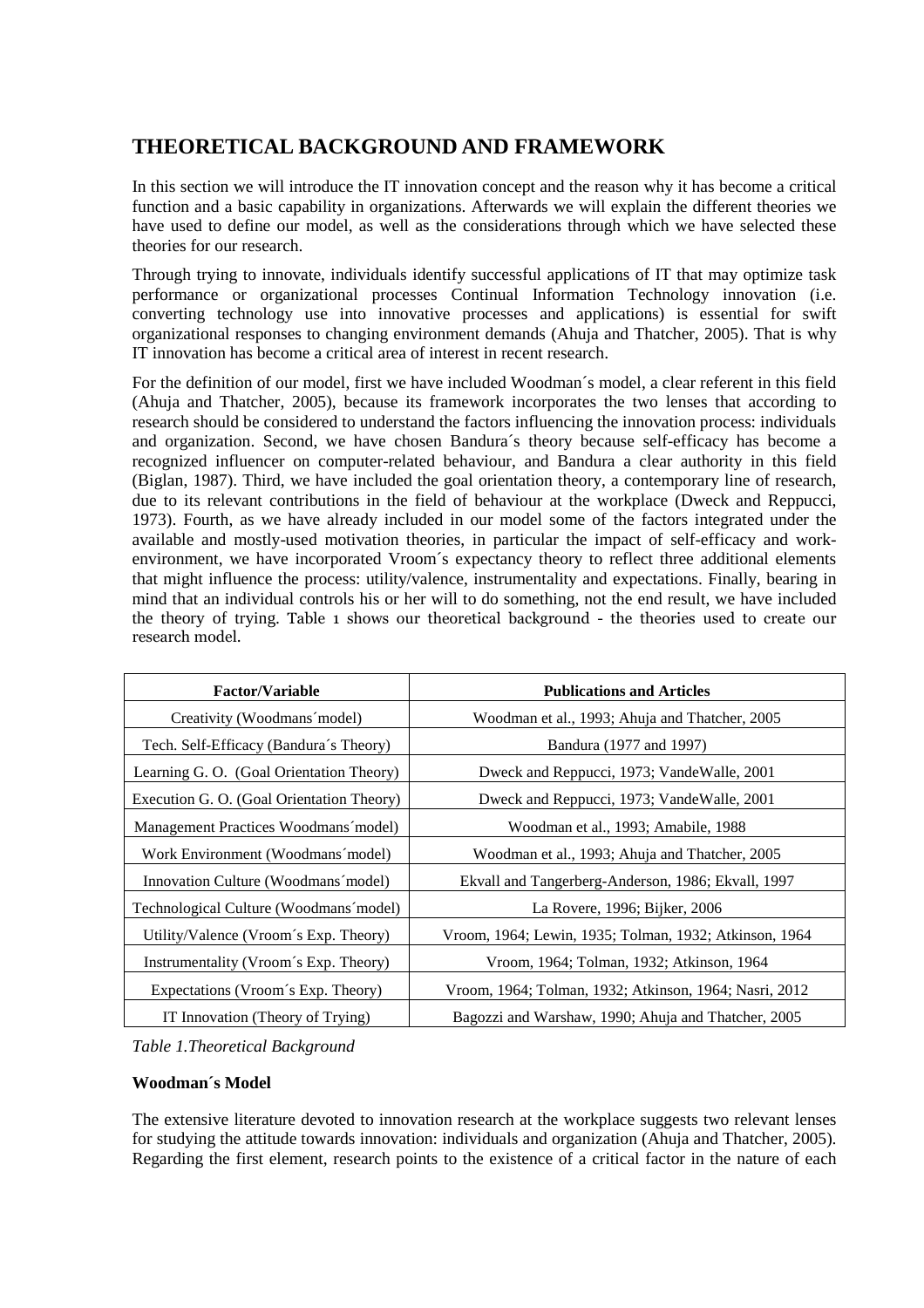individual -creativity- an element influencing the innovative capacity and the motivation towards innovation in all fields.

With respect to the elements that influence the development of the creative potential of professionals at the workplace, the model proposed by Woodman et al. (1993) is considered a comprehensive foundation. Woodman et al. (1993) suggest that the following organizational factors further influence innovation in organizations: management practices, company motivation to innovate and available resources.

### **Bandura´s Theory**

On the other hand, researchers point out the necessity to complement these lenses with elements reflecting individual perceptions of these technologies (Friend, 1982). In this sense, they include the self-efficacy concept, which we will consider through Bandura´s theory, a clear and recognized authority in this field. For Bandura (1977 and 1997), self-efficacy is the perception each individual has of his or her own capacities, a factor that influences actions directed to goals. This theory does not refer to the individual´s resources, but to perceptions about what he or she can do with them. In Bandura´s words, self-efficacy is defined as "the conviction that one can successfully execute the behaviour required to produce the outcomes" (Bandura, 1977).

Self-efficacy is a concept that explains behaviour in terms of cognitive constructs that explicitly deemphasizes the role of environment in determining behaviour. Bandura´s theory, as remembered by Biglan (1987) has been applied to multiple aspects of human behaviour such as phobias, smoking cessation, smoking prevention, social skills, arithmetic skills, depression and pain tolerance.

#### **Goal Orientation Theory**

Additionally, more recent research into individual behaviour at the workplace, and a lot of accumulated evidence, make necessary the introduction of new factors to close the model. That is why we include goal orientation theory. The role and impact of goal orientation is a contemporary line of research, with relevant contributions in the field of behaviour at the workplace. This theory was formulated by Dweck and Reppucci (1973) and emphasises the influence of behavioural goals at work. They argued that individuals have goal orientations, understood as "personal goal preferences in achievement situations". These goals can be classified as learning and execution goals.

Learning and performance goal orientations refer to different patterns of how individuals understand and react to achievement situations. It is important to highlight that these are not two different positions. Quite the contrary, recent research positions both orientations as different dimensions, existing at the same time - a tendency that we will adopt in this investigation.

## **Vroom´s Expectancy Theory**

Motivation is the key factor influencing humans to work better. Understanding and having knowledge about motivation theories can help to create a motivational atmosphere ad application of these theories can result in achieving higher productivity (Hassen, 2005). In other words, motivation is an engine that, given determined organizational and internal characteristics will move the person to act and to attempt to innovate.

In this sense, there are many different traditional theories and views to explain what motivates individuals at the workplace. In fact, in the last decades, motivation has been a highly important variable, as reflected in the fact that most of behaviour models implicitly or explicitly incorporate a theory of motivation (Maerh and Meyer, 1997) and, as a result, new theories have been developed and published. However, as we have already included some of the elements considered under those motivation theories in our model, in particular the impact of self-efficacy and work-environment, we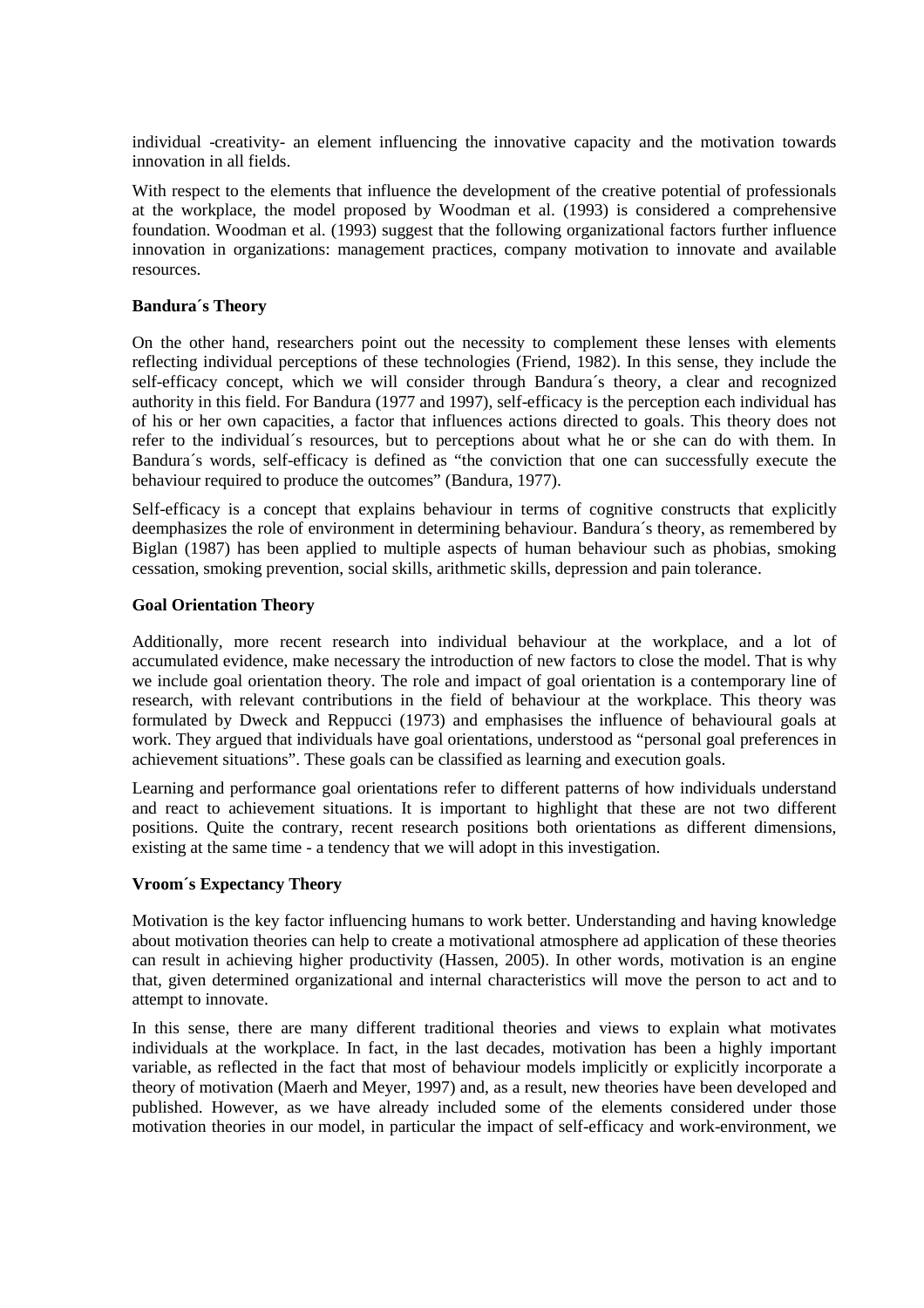will incorporate Vroom´s expectancy theory to explain the motivation of an individual towards innovation. Besides, expectancy theory is the most general theory of motivation (Nasri, 2012).

Vroom´s expectancy theory (1964) suggests that motivation to do something, in our case innovate, is determined not only by external and internal characteristics, but also by the individual´s expectation that his effort will be recompensed, as well as by the perceived valence or utility of the result of the action. In other words motivation to do something is determined by expectancy - understood as the conviction that the effort will bring the expected result. In our model this means that the effort to innovate will bring an innovation. Secondly, it is determined by the valence or utility element, a factor referring to the subjective value attributed to the result of an action. Finally, the model includes instrumentality, which refers to the relationship between the expected result and its performance. In this sense, the greater the result the better the performance, so he will be more motivated.

## **Theory of Trying**

Equally, we will make use of the theory of trying defined by Bagozzi and Warshaw (1990). This theory expands two previous models usually referenced in this field: the theory of planned behaviour (Ajzen, 1985) and the theory of goal pursuit (Bagozzi and Edwards, 1998). Further, the theory highlights the relevance of analysing the goals of decision makers as well as their psychological responses to those goals in the prediction of the acceptance of computers (Bagozzi and Warshaw, 1990). According to this theory, intentions reflect a state of mind that moves the individual to take action as opposed to trying, which reflects action as well as some parts of actual behaviour (Ahuja and Thatcher, 2005). This theory concentrates on the mental state that moves an individual to execute actions, arguing that an individual can control is his or her own will to do something, not the end result. At this stage we will understand the attempt to innovate as the concept representing the individual´s trying to innovate, no matter what the results of his actions are.

## **RESEARCH MODEL**

Developing a model for the IT innovation process poses a challenge. To identify those elements that influence the process we used the following procedure. First, we considered as our basis that the extensive literature devoted to innovation research at the workplace suggests two relevant focuses for studying the individuals´ attitude towards innovation: individuals and organization. Then, based on a review of available studies on the environmental factors that influence the innovation process we selected Woodman´s theory (1993) and incorporated three external factors to our construct: management practices, work environment and innovation culture. Second, due to the special impact of new technologies on innovation culture and the generation of new competitive advantages, we incorporated the technological culture as an additional element in our model. Regarding internal characteristics, and according to the literature in this field, we incorporated creativity in our construct. Additionally, according to recent studies in behaviour research we incorporated the Bandura´s selfefficacy concept and the goal orientation theory. Equally, to reflect the engine that moves individuals to try to innovate, we incorporate the expectations theory and its three constructs: utility/valence, instrumentality and expectations.

In other words, Figure 1 shows the proposed theoretical model that we have examined in our study.

The model includes three sets of variables, all related to the dependent variable, trying to innovate with IT. These include (1) internal factors (i.e., creativity, technology self-efficacy, learning goal orientation and execute goal orientation); (2) organizational factors (i.e., management practices, work environment, innovation culture, technological culture); (3) and motivational factors (i.e., utility/valence, instrumentality, expectations).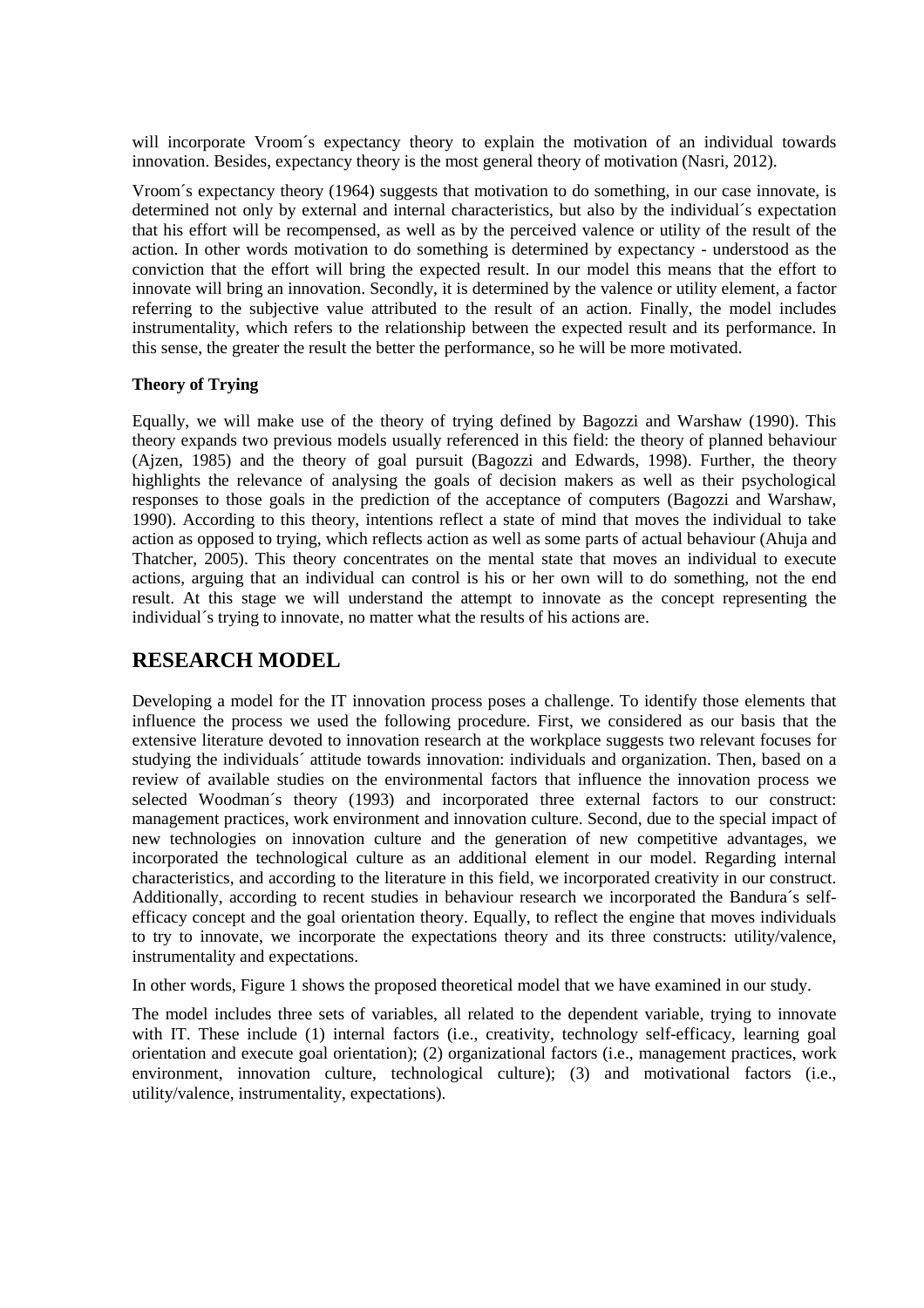

*Figure 1. The Proposed Theoretical Model.* 

## **RESEARCH METHODOLOGY**

The current study was conducted at an international business school in Spain. Electronic questionnaires were used to collect the data.

## **Instrument Development**

Likert-type items measured the constructs. The questionnaire was constructed based largely on existing measures that were identified as suitable for this study, once properly adapted to the IT innovation context. Additionally the questionnaire was also validated using a testing sample and interviews to 10 individuals. Thus, creativity has been assessed using three items adapted from the Creativity Survey 2009 by Innovation Tools. Self-efficacy has been measured using three items adapted from Venkatesh et al. (2000). Learning goal orientation and execution goal orientation have been assessed using eight items adapted from VandeWalle (2001). Management practices, innovation culture and technological culture have been measured using three items in each case, items adapted from Blazquez Garcia-Ibarrola (2009). Work-environment has been assessed adapting three items from different resources: Martinez Guillen (2003), Marchant (2005) and Ahuja and Thatcher (2005).The expectations theory items have been assessed using six items adapted from Smith et al. (2008). Finally, the individuals´ attitude towards technological innovation has been measured using an adapted item from Ahuja and Thatcher (2005).

## **Data Collection**

The research has been carried out with a survey given to students from management programs in a Spanish business school, which is highly ranked internationally. This business school was selected due to its high positions in the official rankings and because the students represent a valuable multicultural ecosystem. Besides, we consider that these students, while being experienced enough to take the pulse of the innovation process in a clear and accurate way, do not, by and large, occupy management positions that might bias their perception of this process, considered to be one of the main pillars of economy and business.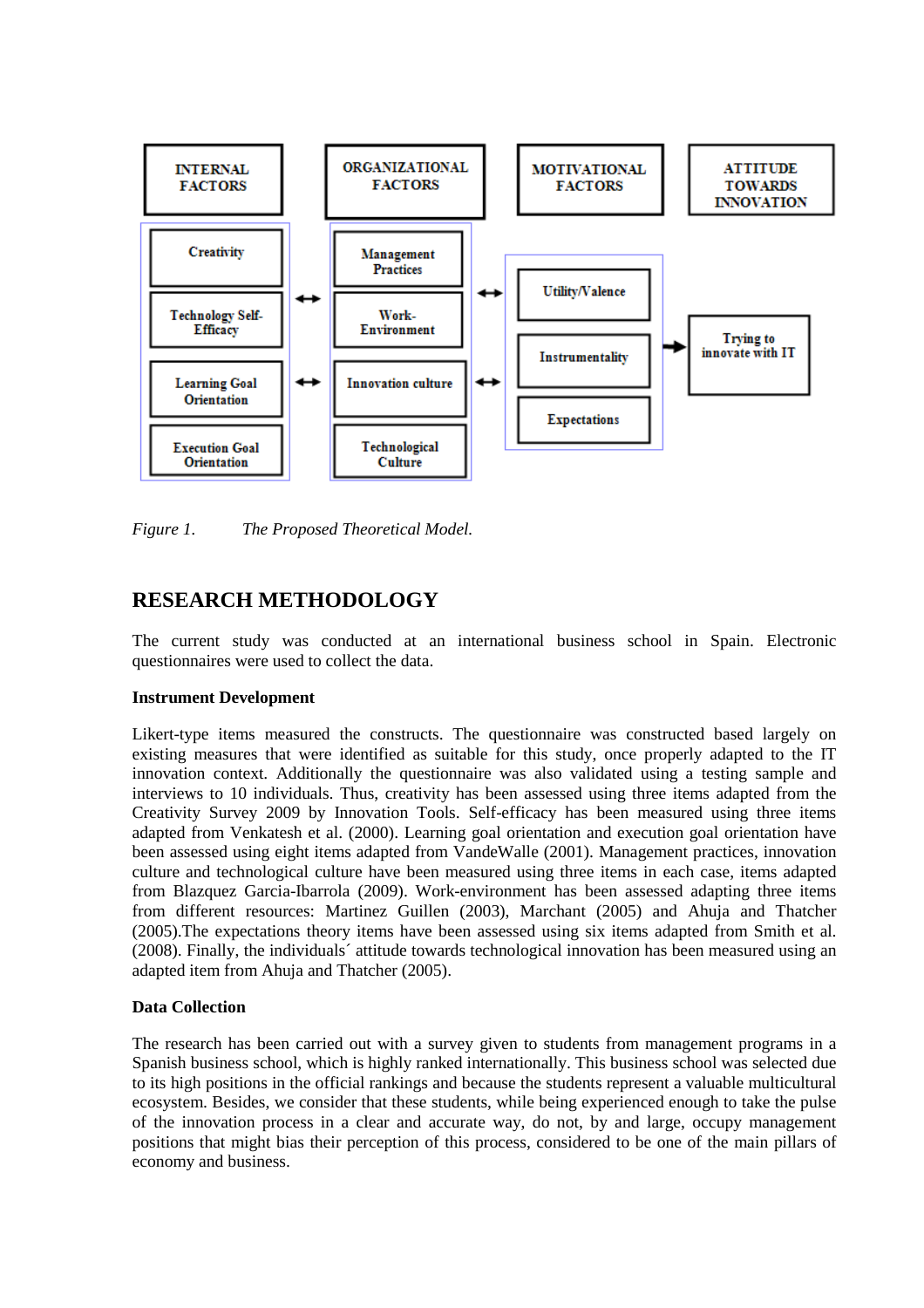Different researchers such as Sears (1986) or Ahuja and Thatcher (2005) suggest that the use of students is a valid tool in the investigation of phenomena not crystallized in time, for instance, events in the sociology or politics. That is why researchers argue that the use of students with certain work experience can support investigations like ours, offering the advantage of limiting the number of potential statistical confusion variables, in other words, the external factors producing bias between the dependant and the independent variables (Joshi and Kuhn 2001). The survey was sent through a personalised e-mail. The survey tool forced individuals to complete the whole questionnaire and to select a single choice, so all the answers could be considered useable cases. As a result, we have worked with a sample of 88 answers for the execution of the research.

## **Data Analysis**

Since the emphasis is on explaining the variance and in developing casual relationships, the field study methodology is used and a subsequent statistical analysis is performed. After a preliminary analysis of the results, we determined that item responses were not normally distributed. Because the behavioural and organizational variables do not necessarily follow a normal distribution, non-parametric statistical methods are considered more robust and appropriate (Thamhain, 2004). Following these results, and working with qualitative variables measured using the Likert scale, we performed the statistical analysis using the Kendall´s tau-b non-parametric correlation coefficient in order to show the relation between the independent and dependent variables. Correlation testing is performed using Kendall's tau-b in order to identify the independent variables which are correlated with the IT innovation process. In other words, this multiple linear regression analysis is performed to identify factors which predict the IT dependent variable.

# **RESULTS**

The total sample of the research is composed by 88 cases. Using Kendall´s tau-b correlation coefficient, commonly referred to as Kendall's tau (τ) coefficient, Table 2 and Table 3 report the association among the internal, organizational and motivational factors and the attitude towards innovation. Tau-b statistic, unlike tau-a, makes adjustments for ties and is suitable for square tables. The coefficient values of tau-b range from  $-1$  (100% negative association) to  $+1$  (100% positive association). A coefficient value of zero indicates the absence of relationship.

| <b>FACTOR</b>                     | <b>Correlation Coefficient</b> | Significance |
|-----------------------------------|--------------------------------|--------------|
| <b>Creativity</b>                 | 0.305                          | $\theta$     |
| <b>Technology Self-Efficacy</b>   | 0.095                          | 0.260        |
| <b>Learning Goal Orientation</b>  | 0.166                          | 0.051        |
| <b>Execution Goal Orientation</b> | $-0.033$                       | 0.697        |
| <b>Management Practices</b>       | 0.298                          | $\Omega$     |
| <b>Work-Environment</b>           | 0.032                          | 0.712        |
| <b>Innovation Culture</b>         | 0.252                          | 0.003        |
| <b>Technological Culture</b>      | 0.198                          | 0.019        |
| <b>Utility/Valence</b>            | 0.186                          | 0.038        |
| <b>Instrumentality</b>            | 0.102                          | 0.257        |
| <b>Expectations</b>               | 0.245                          | 0.006        |

## **Significance acceptance value: 0.05**

*Table 2.Kendall´s tau-b correlations.*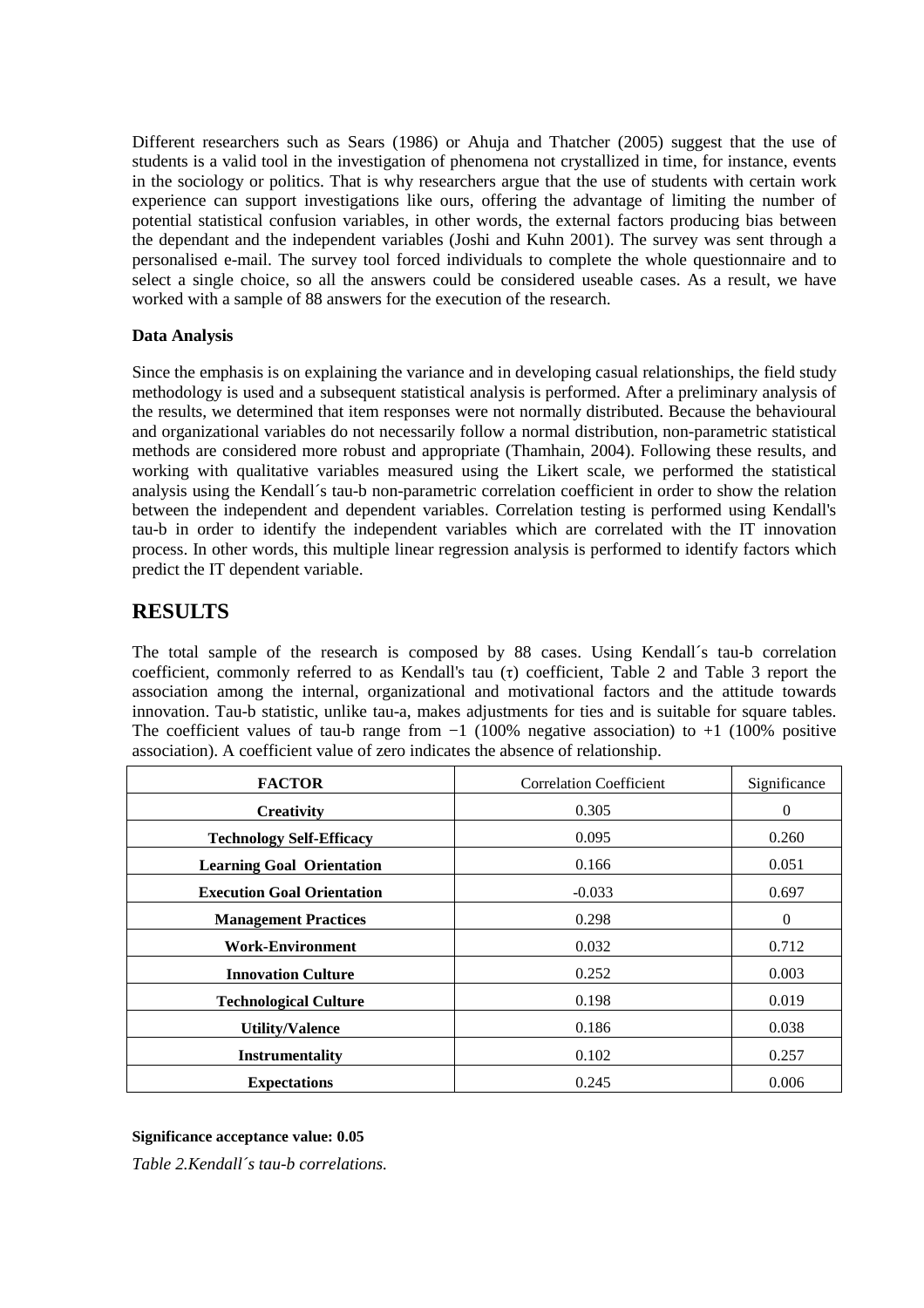| <b>FACTOR</b>                     | <b>TOTAL</b> |
|-----------------------------------|--------------|
| <b>Creativity</b>                 | **           |
| <b>Technology Self-Efficacy</b>   |              |
| <b>Learning Goal Orientation</b>  |              |
| <b>Execution Goal Orientation</b> |              |
| <b>Management Practices</b>       | **           |
| <b>Work-Environment</b>           |              |
| <b>Innovation Culture</b>         | $**$         |
| <b>Technological Culture</b>      | $\ast$       |
| <b>Utility/Valence</b>            | $\ast$       |
| Instrumentality                   |              |
| <b>Expectations</b>               | $***$        |

#### **\*= Very Low Correlation, \*\*=Low Correlation**

*Table 3.Interpretation of Kendall correlation results.* 

For the total sample, the following factors show a significant correlation coefficient value of at least .200 (low correlation): creativity (.305), management practices (.298), innovation culture (.252) and expectations (.245). On the other hand, technological culture and utility/valence show a very low correlation coefficient value (0.199 or less). Bearing in mind the complexity of the model and the number of possible influencers, we consider very low correlation values to be relevant enough for the incorporation of both factors in the IT innovation model. However, according to our results, there is not an associated impact for the following factors: technological culture, learning goal orientation, execution goal orientation, work environment and instrumentality. These results suggest that additional research should be carried out in this field. As a result, we can represent graphically the factors affecting the innovation process using new technologies as follows:



*Figure 2.Factors influencing the IT innovation process.*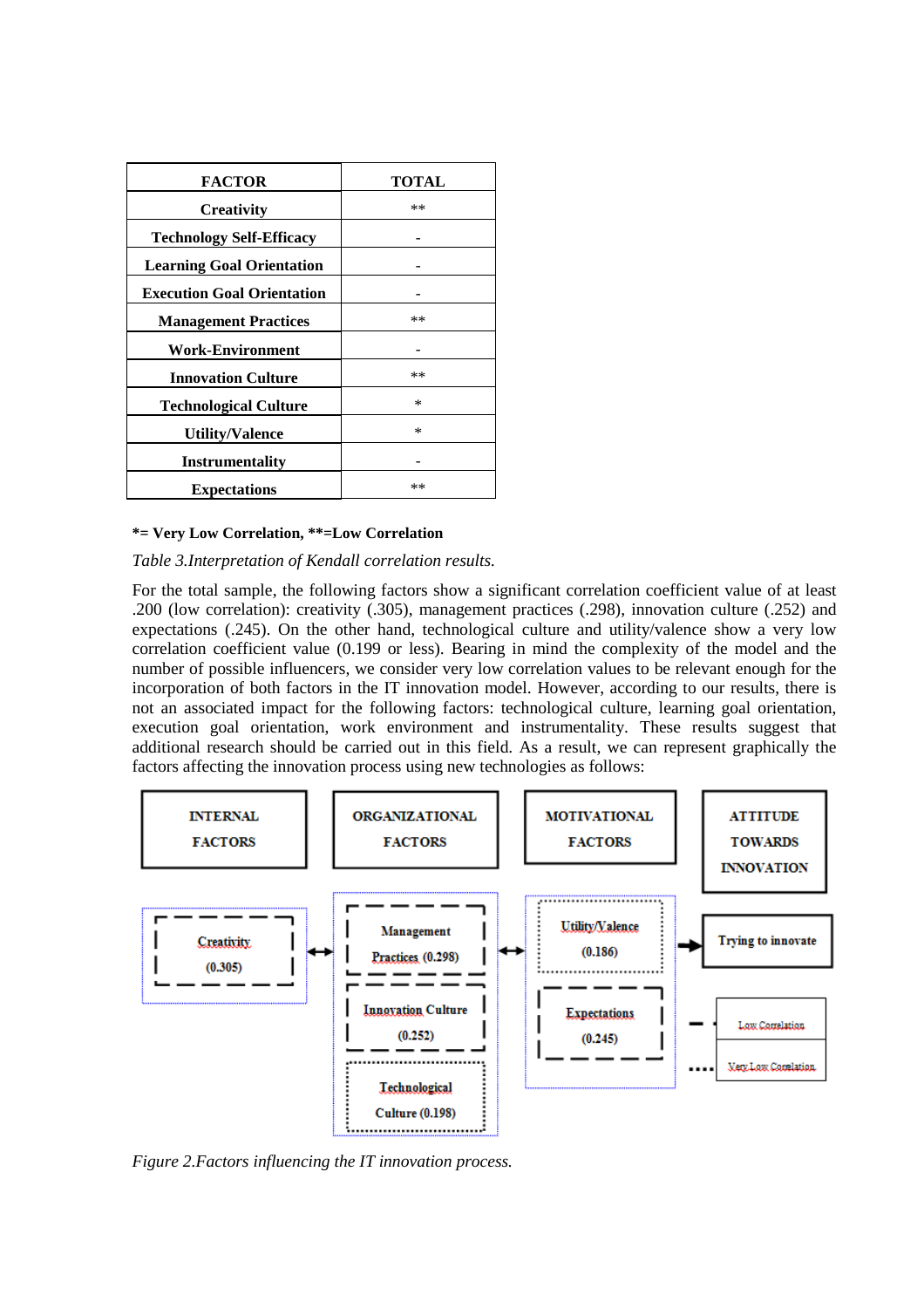# **DISCUSSION AND IMPLICATIONS**

There are significant findings from this study. First, with respect to individual factors, our findings are consistent with, and support, Woodman´s theory (1993), which argues that an individual´s innovation potential is highly influenced by his or her own creativity. Similar suggestions have been made by authors like Amabile (1988) or Romer (1993). Equally, with respect to organizational factors, regarding management practices and innovation culture, our findings are also consistent with, and support, Woodman´s theory (1993), as well as contributions of authors such as Amabile (1988), Ilgen and Hollenbeck (2005) or Ahuja and Thatcher (2005). Regarding technological culture, our research supports contributions of authors like Bijker (2006) who considers this element a critical factor in the innovation process. On the other hand, with respect to motivational factors, regarding utility/valence our study confirms recent research that has argued that the subjective value attributed to the result of an action clearly influences the attitude and performance of employees at work, where the innovation process should be included (Vroom, 1964; Lewin, 1935). Additionally, according to our research, expectations show a clear correlation that supports Vroom´s theory (1964) about the impact of motivation on the performance and the attitude of employees at work, as well as additional existing literature around this field (Tolman, 1932; Atkinson 1964).

However, according to our research, the following factors: technology self-efficacy, learning goal orientation, execution goal orientation, work-environment and instrumentality do not have any correlation with the attitude towards the IT innovation process.

First, regarding individual factors, our results are not consistent with Bandura´s theory (1977 and 1997) about the influence of technology self-efficacy. In this sense, our research does not support contributions of additional authors such as Friend (1982). In our opinion, the reason might be that our study has been executed using students highly IT qualified. That is why our results suggest that additional research should be carried out in this field.

Equally, our results are not consistent with Dweck y Reppucci´s research (1973), about the influence of learning and execution goal orientation on the individual´s behaviour at the workplace. The role and impact of goal orientation is a contemporary line of research, with relevant contributions in the field of behaviour at the workplace. However this theory might have no impact on the IT innovation process. These results suggest the possibility of additional research about these elements and their impact on the innovation process.

Additionally, our research does not confirm the latest contributions about the impact of workenvironment on the employees' performance and their creative process (Gundry et al., 1994). However, work environment is regarded by many people as one of the factors that most influences the development of the creativity of each individual, and subsequently of the organization as a whole. The reason might its nature´s complexity, given that, among many others, very different components such as personal implication, freedom, emotional security, support received and physical environment, should be taken into account. In this sense, additional research should be carried out in this field to confirm the existence of this relationship in the IT innovation process.

Finally, according to our research, instrumentality does not show a clear correlation with the IT innovation process. This result suggests the possibility of including additional motivation theories to validate and complete the model. In other words, our results suggest the requirement of additional research about this element.

## **Theoretical Implications**

This research offers several implications and contributions to theory. A primary contribution is combining five important and recognized theories to examine factors that move individuals to innovate using new technologies: Woodman´s model, Bandura´s theory, Vroom´s expectancy theory, the theory of trying and the goal orientation theory. By making use of the extensive literature in this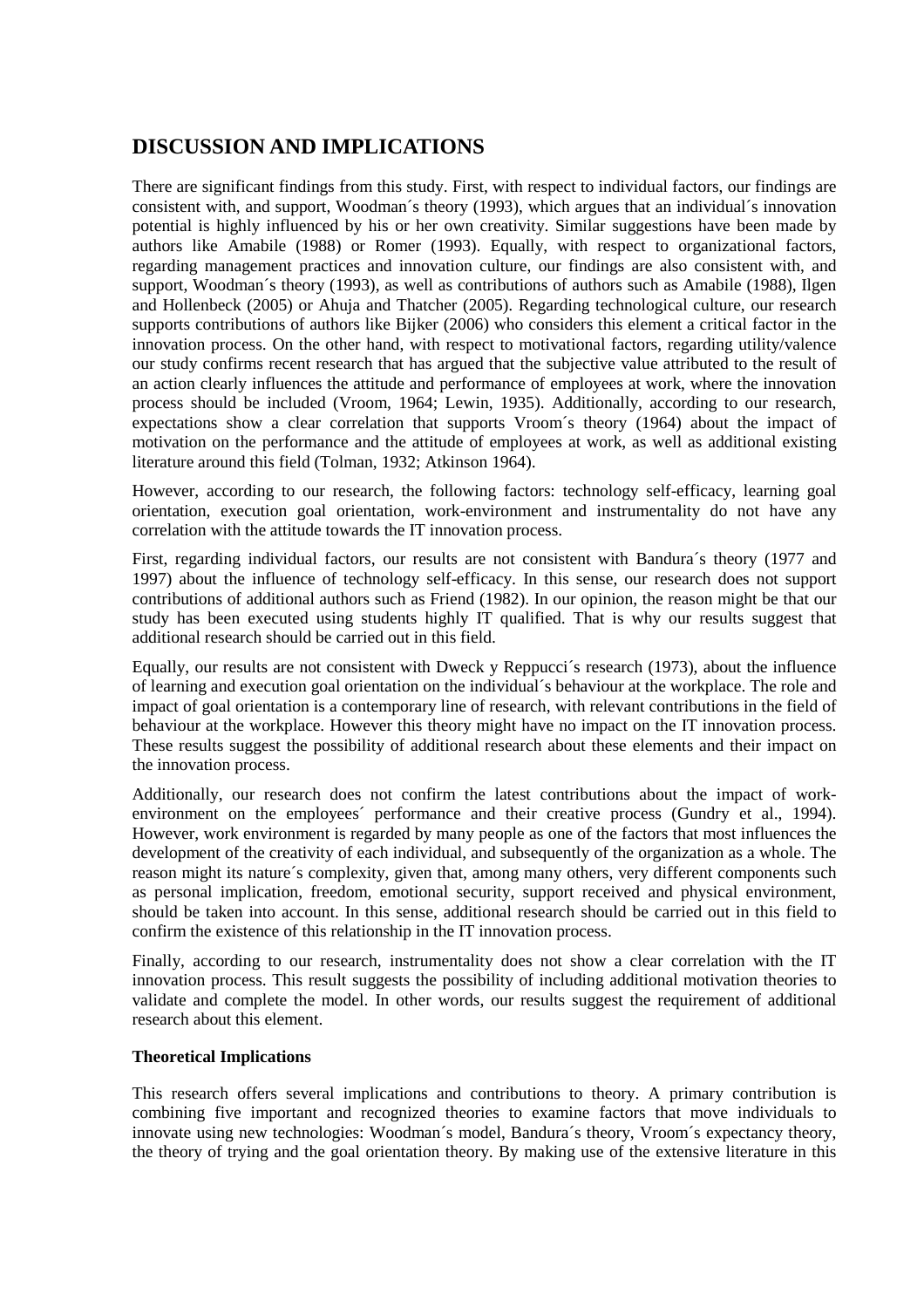field, and integrating the relevant concepts provided by these theories, this study has offered a model reflecting the factors influencing the process for the total population.Second, this research has analysed the influence of technology self-efficacy, and the results do not support contributions of authors such as Friend (1982). This result suggests that additional research should be carried out in this field.

Third, this study has analysed the impact of goal orientation theory on the IT innovation process. However, no relationship has been found between the learning and execution goal orientations and the IT innovation process. This result suggests the possibility of additional research about those elements and their impact on the IT innovation process. Fourth, there is quite extensive literature and research about the impact of work environment on the innovation process. However, according to our research, this element has a non-existent relationship with this process. Additional research should be carried out in this field to confirm the existence of this relationship.

Finally, with respect to instrumentality, our results suggest the possibility of including additional motivation theories to validate and complete the model. Those additional theories might include new factors that could have a relevant influence on the process.

## **Limitations and Future Research Lines**

The results of this study should be interpreted in the context of its limitations. First, we have worked with what are in our opinion the main existing theories found in the respective available literature about internal and organizational factors influencing the innovation process. However there are other existing theories that have not been included given the need to limit the model and the research framework. Those theories might include factors that could have a relevant impact on the process, which would make it necessary to consider them in further research to complete the model. Second, we have included one of the most important and influential theories of motivation, currently being used in business and innovation research. However, we consider that additional motivation theories could be included.

Third, the research was executed using a survey given to students from a business school, which according to different researchers is a valid tool in the investigation of phenomena not crystallized in time, for instance events in sociology or politics. However this sample has a particular standard of living and/or level of studies that might not represent the behaviour of every employee. Future research could include more people with a lower academic level or standard of living. Additionally, being the objective of the paper to examine the influence of those internal, organizational and motivational elements that, according to prior research in this area, impact this process, we suggest additional research to develop a global model to explain all the existing relationships, and the global impact on the dependent variable.

Finally, we have to take into account that innovation is a complex and dynamic process, especially the technological innovation process, so we have to take the timeframe into account, because the model might change as a result of the development of the information society.

#### **REFERENCES**

- Ahuja, M. K. and Thatcher, J. B. (2005). Moving Beyond Intentions and Toward the Theory of Trying: Effects of Work Environment and Gender on Post-Adoption Information Technology Use. MIS Quarterly, 29(3), 427-459.
- Ajzen, I. (1985). From Intentions to Actions: A Theory of Planned Behaviour in Action Control: From Cognition to Behaviour. J. Kuhl and J. Beckmann (Eds.), Springer, New York.

Amabile, T. M. (1988). A Model of Creativity and Innovation in Organizations, in Research in Organizational Behaviour. B.M. Staw and L.L. Cummings (Eds.), JAI Press, Greenwich, CT. Atkinson, J.W. (1964). An Introduction to Motivation. Van Nostrand, New Jersey.

Bagozzi, R. P. and Edwards, E. A. (1998). Goal Setting and Goal Pursuit in the Regulation of Body Weight. Psychology and Health, 13(1), 563-621